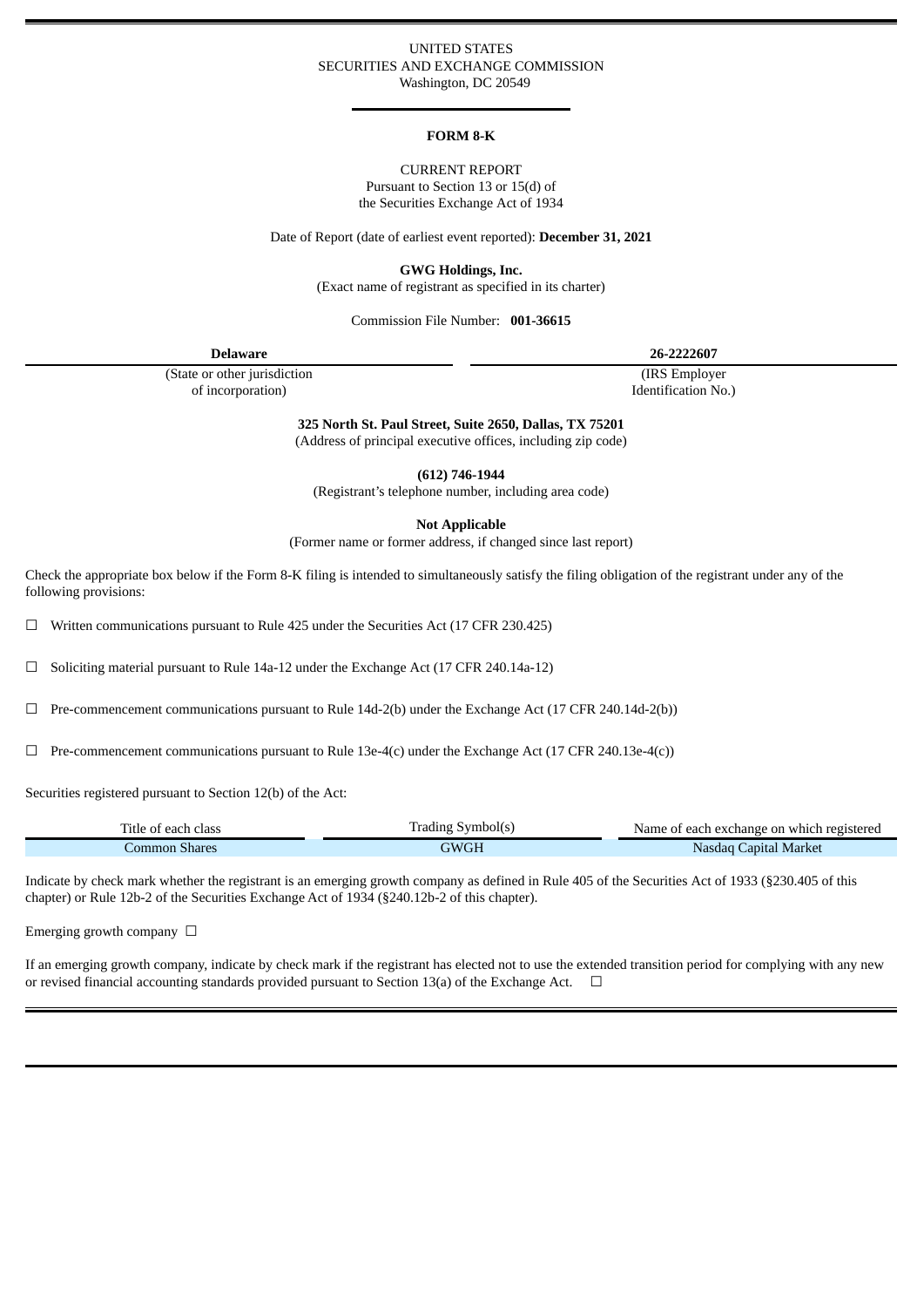## **Item 4.01 Changes in Registrant's Certifying Accountant**

On December 31, 2021, Grant Thornton LLP ("Grant Thornton"), the independent registered public accounting firm of GWG Holdings, Inc. (the "Company"), notified the Company that it will not stand for reappointment as the Company's independent registered public accounting firm.

Grant Thornton's audit report on the Company's financial statements for the year ended December 31, 2020 did not contain an adverse opinion or a disclaimer of opinion, nor was such report qualified or modified. Grant Thornton's audit report included an explanatory paragraph regarding the Company's ability to continue as a going concern in accordance with Public Company Accounting Oversight Board Auditing Standard AS 2415. Grant Thornton did not audit the Company's financial statements for any period prior to the year ended December 31, 2020.

During the year ended December 31, 2020 and through January 6, 2022, there were (i) no disagreements between the Company and Grant Thornton on any matter of accounting principles or practices, financial statement disclosure or auditing scope or procedure which, if not resolved to Grant Thornton's satisfaction, would have caused Grant Thornton to make reference to the subject matter of the disagreement in connection with its report for such year and (ii) no "reportable events" as defined in Item  $304(a)(1)(v)$  of Regulation S-K for such year and through January 6, 2022, except for the two material weaknesses in the Company's internal control over financial reporting as reported in the Company's Annual Report on Form 10-K for the year ended December 31, 2020.

The Company's audit committee discussed such material weaknesses with Grant Thornton, and the Company has authorized Grant Thornton to respond fully to the inquiries of the Company's successor accounting firm concerning such matters.

The Company has provided Grant Thornton with a copy of the disclosure set forth in this report and requested that Grant Thornton furnish the Company with a letter addressed to the SEC stating whether it agrees with the statements made herein and, if not, stating the respects in which it does not agree, as required by SEC rules. A copy of Grant Thornton's letter, dated January 6, 2022, stating its agreement with the above statements is attached as Exhibit 16.1 to this report.

# **Item 9.01 Financial Statements and Exhibits.**

(d)Exhibits.

| <b>Exhibit No.</b> | <b>Description</b>                                                          |
|--------------------|-----------------------------------------------------------------------------|
| 16.1               | Letter from Grant Thornton LLP (filed herewith)                             |
| 104                | Cover Page Interactive Data File (embedded within the Inline XBRL document) |

1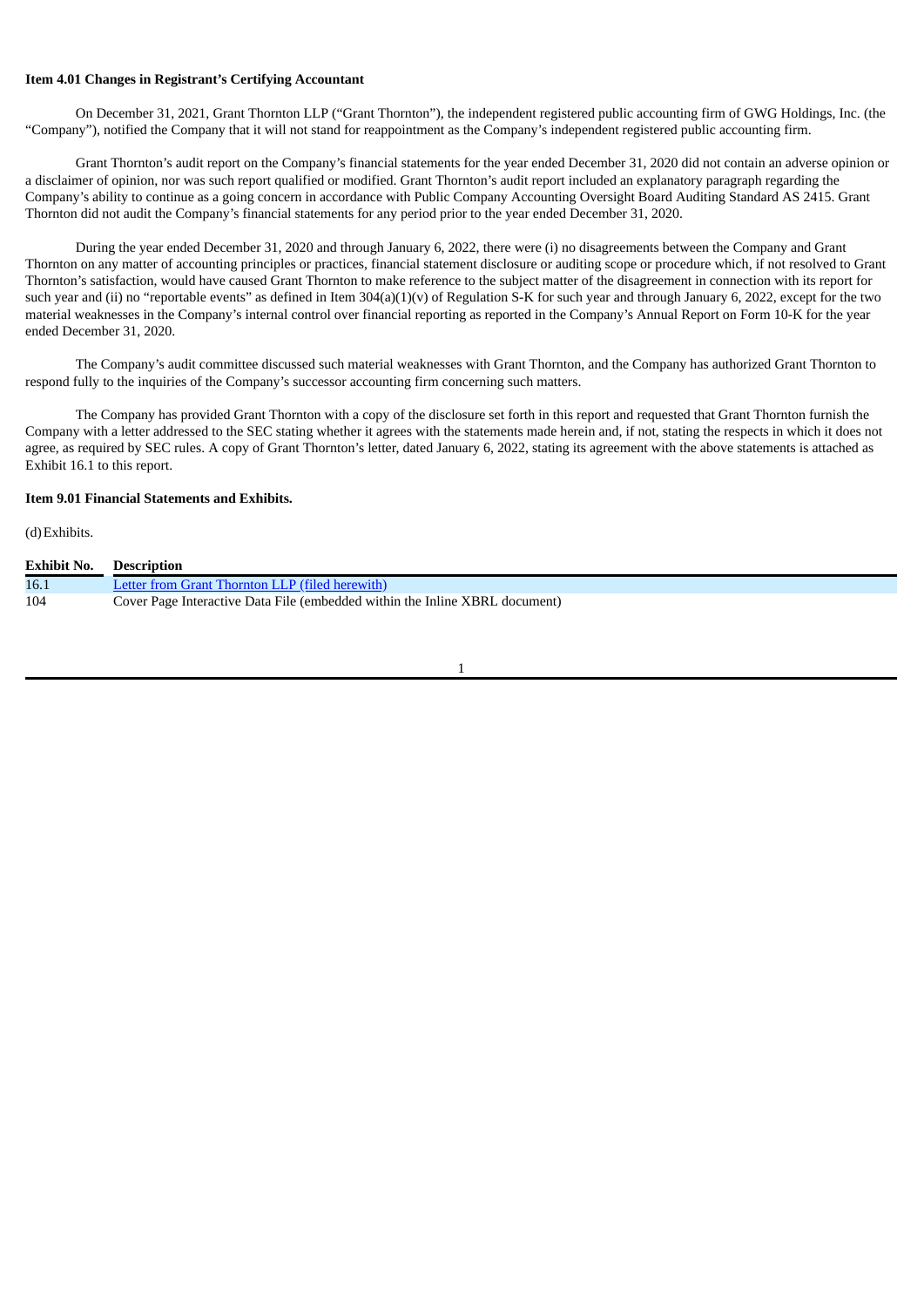# **SIGNATURES**

Pursuant to the requirements of the Securities Exchange Act of 1934, as amended, the Registrant has duly caused this report to be signed on its behalf by the undersigned hereunto duly authorized.

**GWG HOLDINGS, INC.**

Date: January 6, 2022 By: /s/ Timothy L. Evans Name: Timothy L. Evans Title: Chief Financial Officer

2